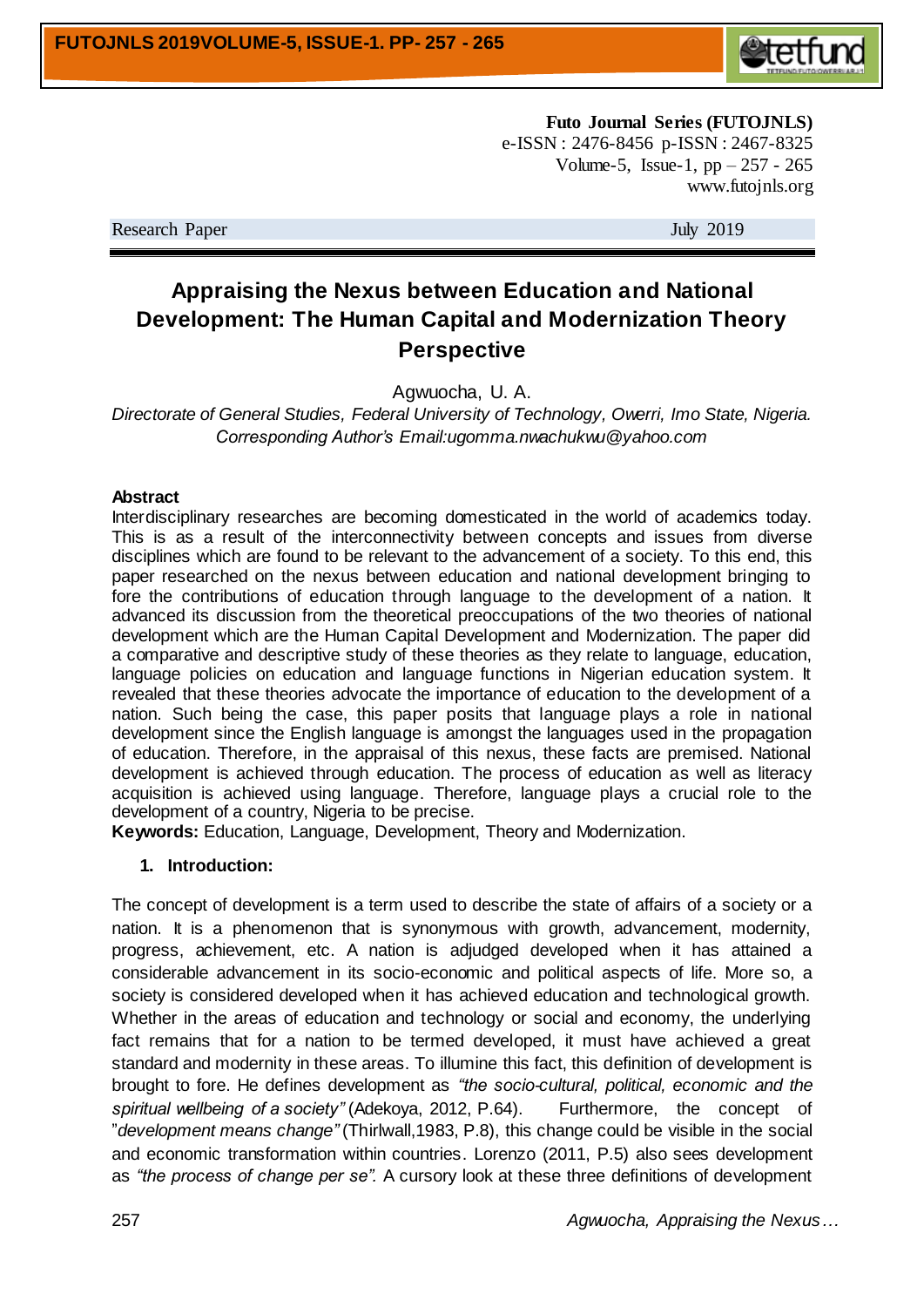

reveals the fact that development has an associative meaning with change. However, this paper wishes to state here that the change being advocated here must have positive indices of improvement. To corroborate this, using Goulet's concept of development, to answer the question-development for what?, Thirwall (1983), explains that development is said to have taken place when *"there has been an improvement in the basic needs, when economic progress has contributed to a greater sense of self-esteem for the country and individuals within it, and when material advancement has expanded the range of choice for individuals"*

All these indices must be positively reflective in the quality of life of the citizenry, if a nation must be rated developed. This is suggestive of the fact that there abounds inequality in the pace and stages of the socio-economic level of modernity of the people of various nations of the world. These different stages of inequality gave rise to the different criteria adopted by social scientists to classify them. Such terminologies include 'developed', 'developing' and 'under developed' nations or 'less developed' nations. These criteria constitute topics of research interest to social scientist as well as other scholars of diverse disciplines as they search the nexus between the issue of development, national development to be precise and their various disciplines. The humanities are not left out. For language scholars; there must be interconnectivity between language and national development. Language is the opium of human existence; they say, therefore, there must be contributions of language to national development, a thought process which this paper wishes to explore. Indeed, the issue of national development has received very exciting debates by scholars especially in Africa, where we have most of the countries that have been adjudged 'developing' or 'less developed'. It is good to note at this juncture that, the conceptual reading for this paper should understand that the term 'socio-economic development' encapsulates these developmental indices – technological, political and educational.

Most African nations, Nigeria inclusive were under colonial administration, but by the 60's, most of them got their independence and began to channel their own course towards development. Nigeria became independent of the British Colonial rule in 1960 and since then her process of national development began. At the moment, she is still undergoing this process and therefore she is adjudged a developing nation and classified under the third world colony. Thirwall (1983) illumines these criteria which serve as indicators of the state of affairs in a developing nation. They include major exports of primary commodities, corruption, unstable political and economic policies, unemployment, rapid population growth, lack of basic needs or amenities, etc. Nigeria met most of these criteria thus, is a developing nation. In consonance with this, Howard (2004) asserts that development exists when the central problems of poverty, unemployment and inequality have been addressed adequately.

Nigeria has begun her process of nation building or national development with the objective to ensure quality living of her citizenry. To premise the process rightly, this article will bring to fore two theories of national development which are the Modernization and Human Capital theories. In these theories, reveals the fact that Nigeria has keyed into the right path to nation building. The keywords of these theories elucidate their concepts and semantic preoccupation. Modernization theory draws its linguistic strength from the term modernity. It states that for a nation to be developed, it has to transcend from a traditional society to a modern one; that is to say it must adopt modern values. To elucidate this, Emeh, (2012, P.54) opines that, *"modernization theory understands development and under development as a result from internal conditions that differ between economies"*. This means that the developing countries' hindrances to development are found within them. They are as a result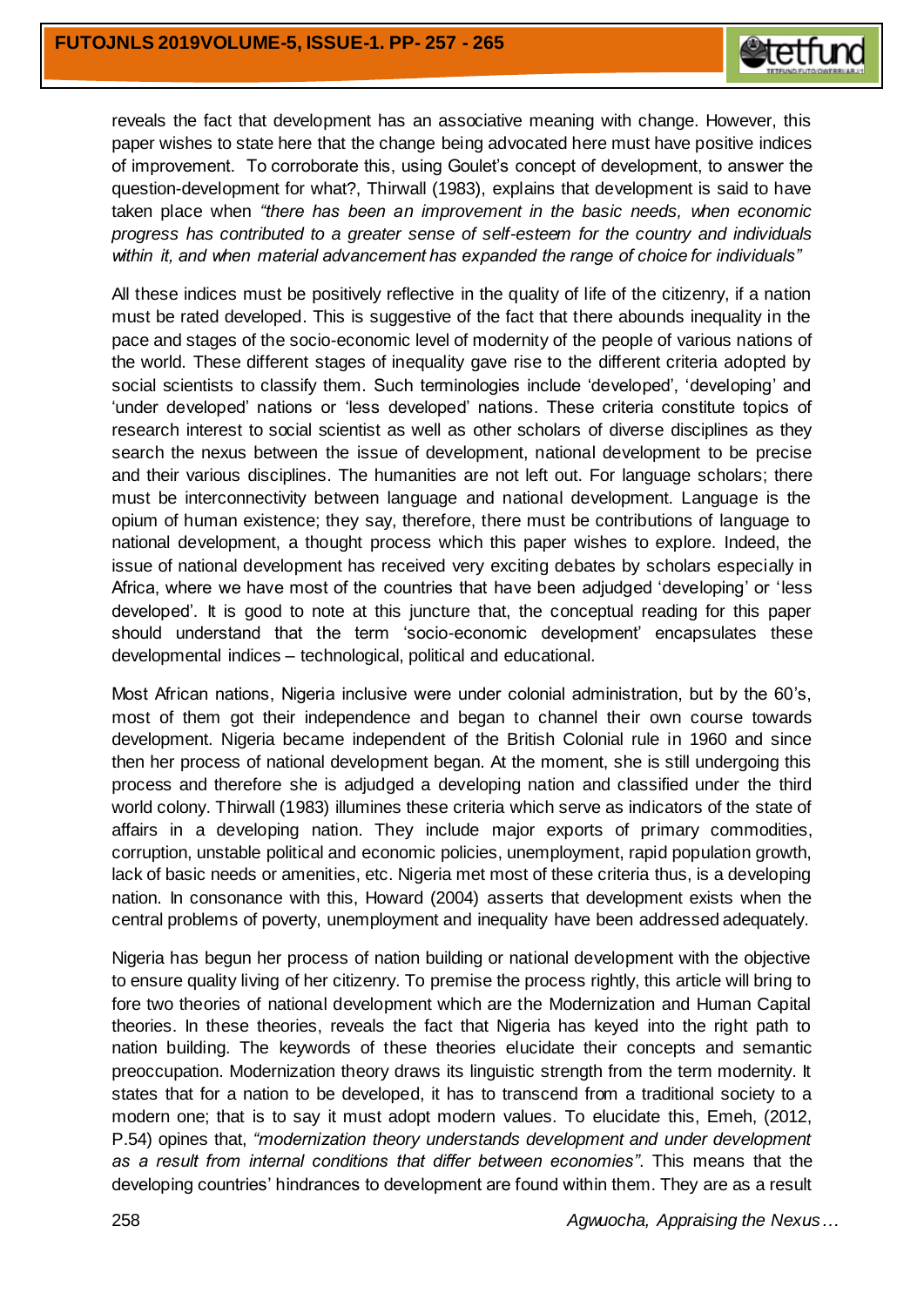

of their own making. The problem is internal. There is therefore the need to be re-oriented, to think out of the box and also to embrace modernity in its entirety so as to propel development. The Modernization theory further postulates that to achieve this transition to modernity, education is indispensable to the process. As Agbo (2015) puts it *"among other things, modernization theorists believe that education is the most powerful factor in bringing about modernity because it develops the individual".* Education as a matter of fact develops the individual; so to say it is the bedrock of human capital development.

The Human Capital Theory (HCT) on the other hand believes in the development of human resources to achieve growth. The human resources development refers to human capital development. The HCT also states that the development of human resources is made possible through education as it is said that an educated population is a productive population, thus contributes greatly to the growth of the nation. Worthy of research interest is the fact that these two theories premise their vehicle of national development on education. The process of education as well as academic learning is carried out through language which means that language is very vital in national development process. In view of this, this paper seeks the interconnectedness between language, education and national development through the appraisal of these two theories. For this research, Education remains one of the key factors in propelling the wheels of national development which the proponents of Modernization and Human Capital theories assert. Language is a veritable tool of academic teaching and learning. Therefore, it is vital to the process of education acquisition. Language aids this process. In other words, if these two theories posit that national development is achieved through education, therefore, language has a bearing on national development because the propagation of education is done using language. Indeed, education through language plays a crucial role in propelling the wheel of development in Nigeria as a nation.

# **2. Review of Relevant Literature: A Brief Readings on National Development**

National development refers to the right choice made by individuals in a society which have yielded sustainable growth in that society. It indicates a positive departure from an undesirable condition to an enhanced quality of living. The index for national development cuts across positive orientation of man, success and quality living, etc. In the works of Elugbe & Omammor (1994), national development relates to the growth of a nation in terms of unity, economic well-being, education and the participation of people in government. What it entails is that a nation is developed when she has attained the zenith of her growth in its economic, political, educational sectors, etc. This paper deems it necessary to proffer one or two definitions of national development to elucidate its' conceptual framings. National development for this paper is defined as that state in which a nation is adjudged to have made positive and sustainable growth in various spheres of human endeavour which ensures the general wellbeing of her citizens. It is also seen as that change that brings about qualitative living of her citizenry. For most developing nations, Nigeria inclusive, the notion of national development refers mostly to growth in the economy of the nation. How economically liberated a nation is, becomes a major factor in the classification of such country as a developed, under developed or developing nation. Going by this, Nigeria's economy is still on the part to total emancipation, thus can be classified as a developing action.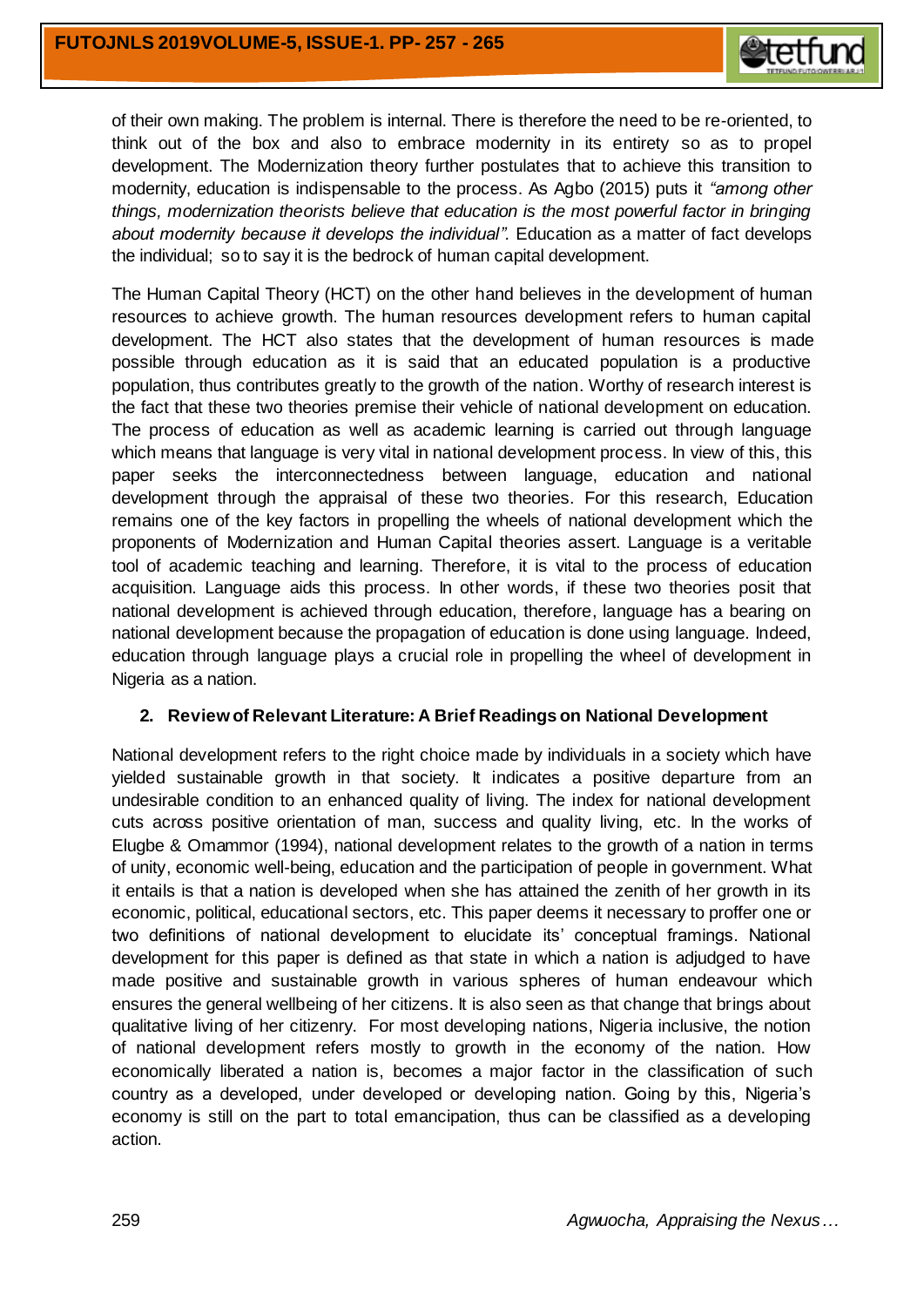

Nevertheless, development is multi-dimensional in its concept, all depending on its contextual usage. Development according to Oni & Agbade (2015, P.164) is a *"multidimensional process involving changes in structures, attitudes and institutions*". It is described in terms of the socio-economic power of a nation. However, in the actual sense of it, it covers the other spheres of life viz a viz political, technological, health, etc. opines that *More so, "development is identified with social structures found in the countries that are highly industrialized and advanced in education, science and technology" (* Rowstows, as cited in Agbo, 2015, P.2*).* As earlier noted, the economy of a nation appears to be a major index of classifying a nation as being developed or under-developed. However, in its multidimensional context, it supersedes this; instead one can say that it is one index for measuring this growth. To keep attuned to this diversification, Nigeria, as a developing nation is not only working on her economy but on other aspects viz-a-viz education, health, politics as well as social and infrastructure. Education serves as a springboard on which every aspects of development is propelled, and language to a great extent makes the goals of education realistic.

# **2.1. The Significance of Language to Education in the Attainment of Development in Nigeria**

Here, this research will provide an overview of the theories of national development juxtaposing them with the role of education using language in the attainment of the ultimate goal of nation building. To advance this argument, it is very crucial to deduce the meaning and function of a theory in the realization of a set goal. Theories are guiding principles, built upon existing knowledge that is derivable from the past out of which we can make forecast of statements about the future. According to the Cambridge Academic Content dictionary, a theory is also a formal statement of ideas that are suggested to explain a fact or event, or how something works. The theories of national development therefore reveal indices with which the development of a nation can be explained or measured and the forecast about the future made. Through their lens, it is ascertained whether a nation is getting it right or wrong and their future predicted. They are formal statement used to explain the developmental processes and dictates of a nation.

Amongst the several theoretical perspectives on development, the theories of Human capital and Modernization will be the focus of this research. Their criticisms will be applied to the Nigerian situation while throwing light on the role of language to the process.

Language is an integral component of human's existence. It is a true mirror of the way a human being thinks, perceives or conceives things. *"Language is so built into the way people live that it has become an axiom of human being. It is the attribute that most clearly distinguishes our species from all others; it is what makes what we think. Without language we could not specify our wishes, our needs, practical instructions that make possible cooperative endeavour"* ( Botton, as cited in Okoh, 2006, P.4).This quotation sheds light on the relationship between language and by extension education; human being and his existence. The above author further reveals that with language, much of what we do and perhaps what we think is made realistic. Therefore a person's ability to think rightly, communicate his thoughts and achieve goals simultaneously promotes his essence of existence and develops his society. This essence of existence will be defeated if there are no measures put in place to ensure comfort and progress in life. In other words, language plays vital role in man's quest to develop himself or his environments so as to ensure quality of life and existence.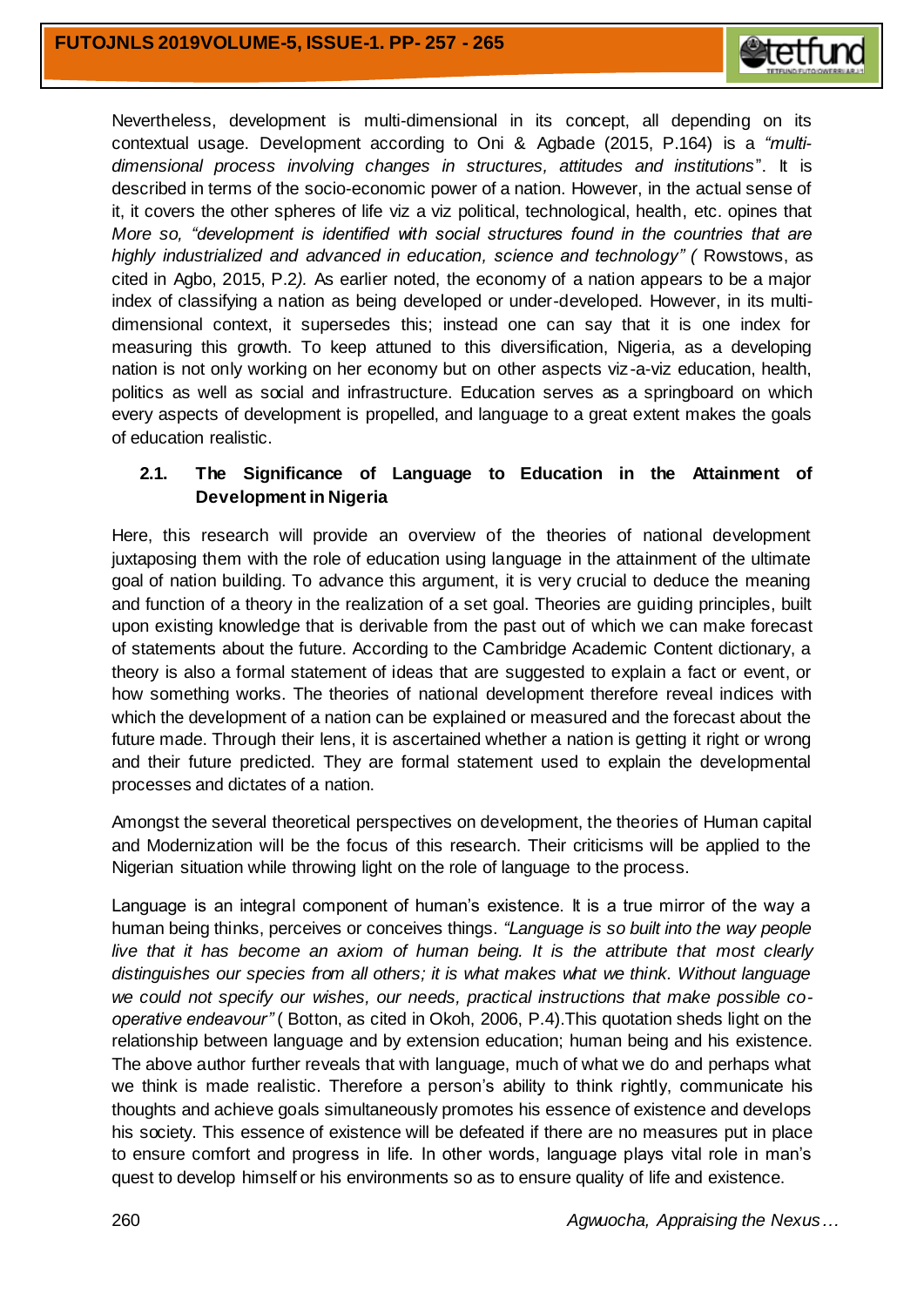

Okoh, (2006, P.5) still has it that, *"people may consider their very humanity threatened if something goes disastrously wrong with or happens to their language"*. Language without doubt cannot be separated from man and his existence. This quest for a defining existence has come to be in Nigeria, a nation undergoing its process of development. In addition, language performs various functions. It is used in the transmission and preservation of values, culture and belief system of a people. It is used to maintain friendly relationship and peaceful coexistence as it is seen in its phatic function. Language also is a veritable tool of information dissemination. It is a tool for the transfer of learning. In this case, education also comes to mind. The medium of instruction in a classroom learning space is language. Nigerian government supported this with the provision of National Policy on Education (NPE)2004,section 4, paragraph 19(e) and (f) which talked about the use of English language as a medium of instruction in schools.(Olagbaju, 2014). In essence, education through language is an integral part of national development and Nigeria has keyed in to this process as will be exemplified.

# **2.2. Human Capital and Modernization Theories**

The theories of Human Capital and Modernization centre on education as the bedrock for nurturing potentials to promote the nation's economy. Education acquisition through language enables people to make right choices for themselves. Hence, the application of these theories to Nigerian situation critically reveals the indispensability of language to this process.

The Human Capital Theory (HCT) evolved in the 1960's as a result of the social scientists interest in studies related to economic value of investing in education. (Agbo, 2015).The theory advocates that the most productive course to national development of a nation lies in the advancement of its population which is its human resources. This advancement of human resources is made possible through education. The theory posits that education contributes to the growth of national income by improving the skills and productive ability of people. Nigeria since her independence has viable policies on education. According to Osokoya (2008,P.96) *"Nigerian's National Policy on Education (NPE) which evolved in 1997 and revised in 1981 and 1991 stipulate the need to institute appropriate educational system to herald the much needed development in the country"*. The NPE advances the course of every child's attainment of education from primary through vocational, secondary and tertiary levels. Suffice it to say that this educational process in Nigeria is not without its teething problems as expected of for a developing nation; however, there is improvement in mass roll call in literacy acquisition. For this theory therefore, there is an increased reawakening of the indispensable role of education in the development of a nation, and its process is propagated through language.

Although, Walter in Osukoya (2008) argues that education does not necessarily enrich a country and improve its gross domestic product, however, this can be understood when the attitude to education goal in Nigeria is brought to fore. Most graduates clutch to the belief in 'white collar' jobs as the only means empowerment and development instead of the use of their potentials to create jobs for themselves and others. Be that as it may, acquiring education is still to a great extent pivotal to the process of development and labour creation. In this, we discover that the real process of being educated is that which inculcates the ability to make critical decisions so as to ensure the development of the individual and that of the nation. It is also good to reiterate that recently education is synonymous with literacy.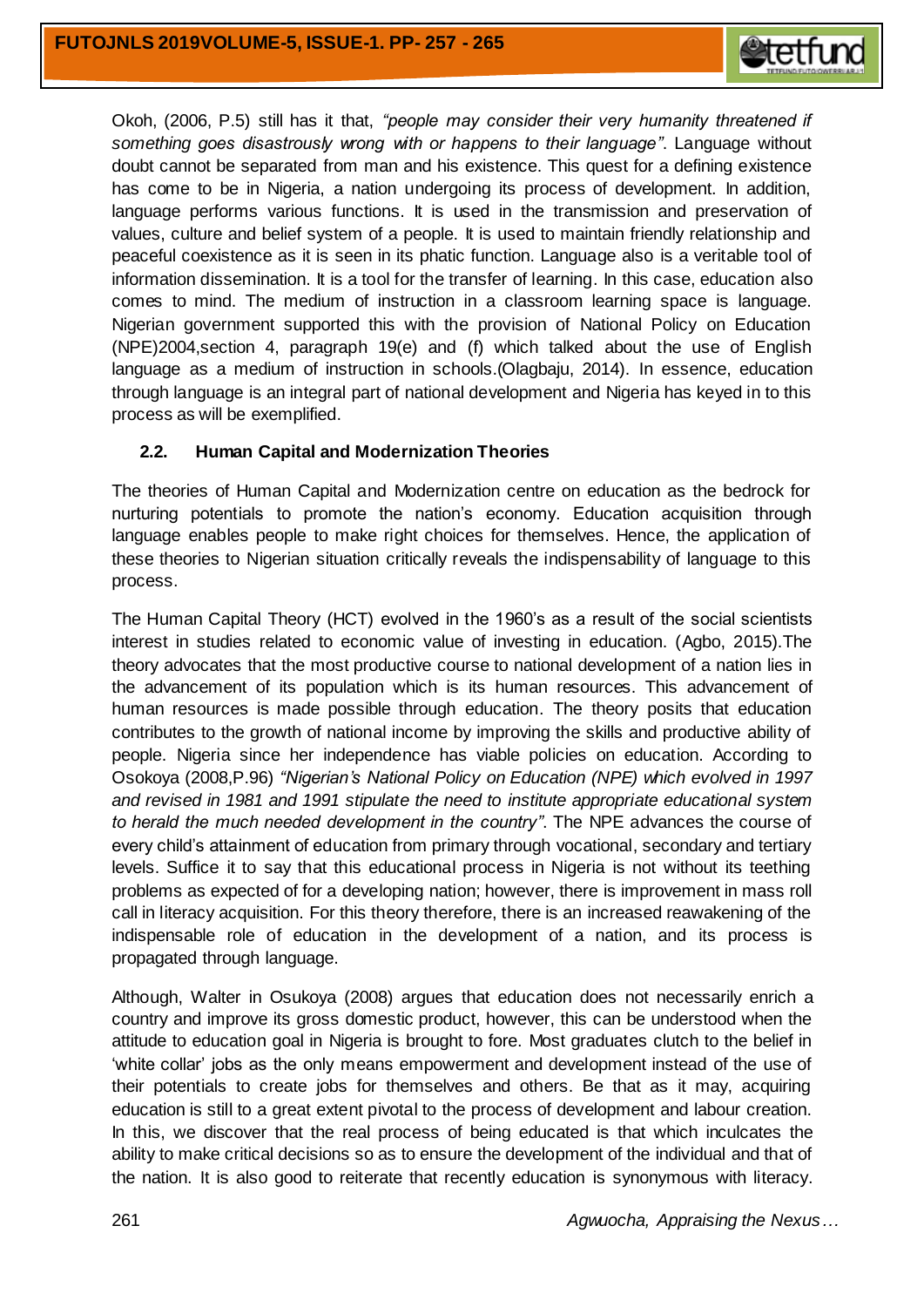

The evolution of literacy in Nigeria is slowly replacing the nomenclature education. UNESCO (2015) is of the view that education is the acquisition of literacy and literacy enables an individual to achieve goals, develop potentials as well as participate fully in community and wider society.

Literacy is evolving, thus a moving target and Nigeria needs to embrace it in its entirety so as to achieve growth, just like this theory encapsulates. Perhaps a critical mind might still wonder the actual relationship language, education and literacy has on national development. We should understand here that education entails the acquisition of knowledge with which to improve the existence of man and the environment. To acquire this education requires going through a formal process, a stipulated procedure which goal is to rightly re-position and equip man with the wherewithal to achieve a desired success. The formal process stipulates that the medium through which such knowledge will be transmitted is language, especially the English language as contained in NPE section 4, paragraph 19, e and f. More so, due to the diversity and change in knowledge acquisition, there is the notion of literacy which is an umbrella that encompasses the gain of formal and informal education. The notion of literacy here does not mean that account which is from the *"functionalist theoretical concept in the 17thcentury that perceives it to mean the ability to read, write, count and use numbers for problem solution"* (Otagburuagu, 2007, P.1).

The meaning of Literacy according to the American Heritage Dictionary of the English Language is the condition or quality of being knowledgeable in a particular subject or field (cultural literacy and biblical literacy). This notion is what this article portrays. Once a person is knowledgeable in a particular thing and is able to put such to positive use to ensure modernity, development is said to have been achieved. Language as a matter of necessity has a bearing on this because the transmission of such language seldom goes without the use of language. Literacy cuts across diverse fields which includes the acquisition of entrepreneurial skills that will ensure job creation and hence move the nation forward. The acquisitions of these skills are communicated or transmitted using language which makes language indispensable in the quest for national development. There is indeed no reiterating the fact that the trio-language, education and literacy all work hand in glove to develop human capital and in turn ensure development of a nation. This ideology the Human Capital theory portends.

The modernization theory (MT) shares a close relationship with HC theory. They are of the same view that education contributes to the growth, development and modernity of a nation. The modernization theory is born out of the need for nation building after the Second World War. Judging from its keyword, it is related with the acquisition of modern values. According to McClelland (1961), the theory originated in the early 60's and it explained the difference between social and technological advancement. Of vital to this work is his assertion that some societies are more advanced than others due to differences in cultural and personality styles/traits. Nigeria belongs to the societies that are less advanced socially and technologically, and therefore is part of the traditional society. This assertion stems from Rowstow's (1990), description of a traditional society as an agrarian dependent society with limited access to science and technology.*" Members of the third world were seen to be traditional and are characterised by their emotional, superstitious and fatalistic approach to the world*" (Brobbey, 2010, P, 10). Modernization theory advocates that for a developing nation to attain optimal growth and sustain it, she has to embrace western strategies; i.e. be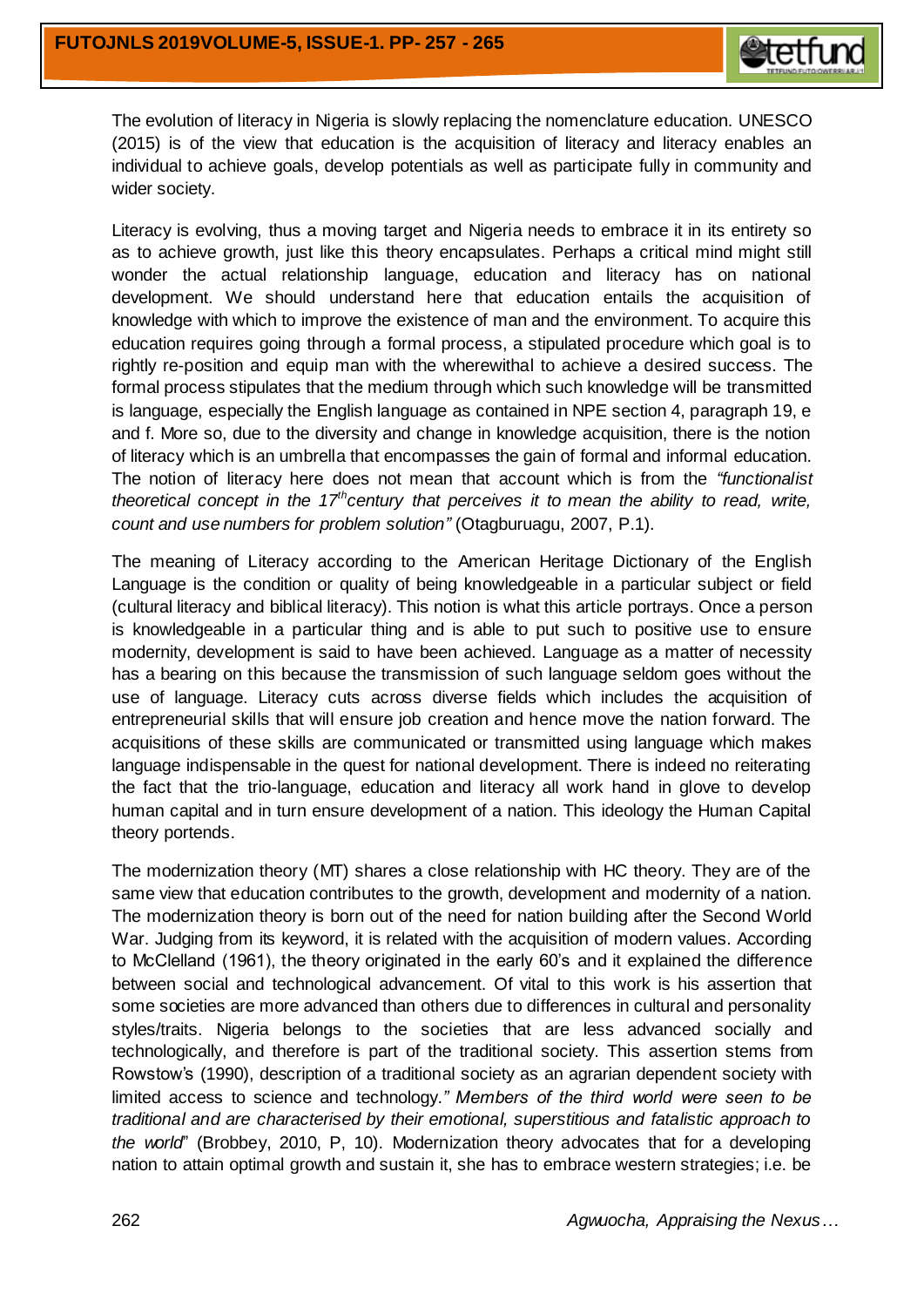

modern. More so, Inkeles and Smith (1974), state that to modernize is to develop; and a society cannot develop until the bulk of its population absorbs modern values. Furthermore, they reveal that schooling (education) is a vital agent in the transformation of a society into a modern one. In other words, the Modernization Theory portrays that education plays a crucial role in the modernity and growth of a nation and by implication language is an integral part of this process of growth.

Although Modernization theory was believed to be a way of making the newly independent countries know that they need to adopt western ways of doing things for them to grow and sustain their growth. It means that there would still be dependency on the west, in other words – post-colonialism continuum. However, when applied to Nigeria as a developing nation, there are prospects to be harnessed from it in the sense that functional educational process would be entrenched in the system of education. Furthermore, in relating language to the theory of modernism, Sapir-whorf's hypothesis referred to as linguistic determinism is brought to fore. This concept believes that people from different cultures think differently because of differences in their language. It further states that a native speaker of Hopi will have a different perception of reality than a native speaker of English because of their different languages. This means that as modernization theory postulates, for development to occur, the society need to replace some of their traditional ways of thinking.

Modernism theory also advocates a change in attitude and old ways of doing things. Holmes (2013) perceives language to be a determinant factor of the choices people believe are available to them, as well as their perception and behaviour in life. This entails that the ability to maintain a positive behaviour and make viable choices in life are indicators of development for a nation. Unfortunately Nigeria has the problem of not being able to make correct choices by both leaders and those being led, and right choices breed democratic peace and eliminate corruptions which are known indices of development. Adekoya & Ajilore,( 2012,P.65) also have it that *"for there to be any laudable sustainable development within a nation, there must be communication targeted at giving the masses necessary information which will enable them participate fully in the development process"*. For these authors, probably scholars of mass communication, communication is an integral index in the process of development. Indeed, information is the key to unlock potentials. Information dissemination during literacy acquisition and education is very vital to development and the medium of this information dissemination is language. The mass communicators are right, however, for a language scholar, language is also a defining pre-requisite for development because communication is made possible through language. Information is disseminated using language and there exist language policies by the government which specify its role in the nation and by extension to national development.

# **3. Conclusion**

The issue of development, developing and underdevelopment has an underlying dimension to what it is presented in relation to African countries and Nigeria to be precise. There has been a rise in tide of disillusionment towards the state of affairs in the nation. Nigeria after five decades of existence and still counting is still struggling with underdevelopment. So many factors are responsible for this. They have been explored through the lens of national development theories in other to find a solution to them. It is discovered that for Nigeria to progress in its quest for development it has to embrace the teachings of Human Capital and Modernization theories. Their application to Nigeria will greatly help to achieve sustainable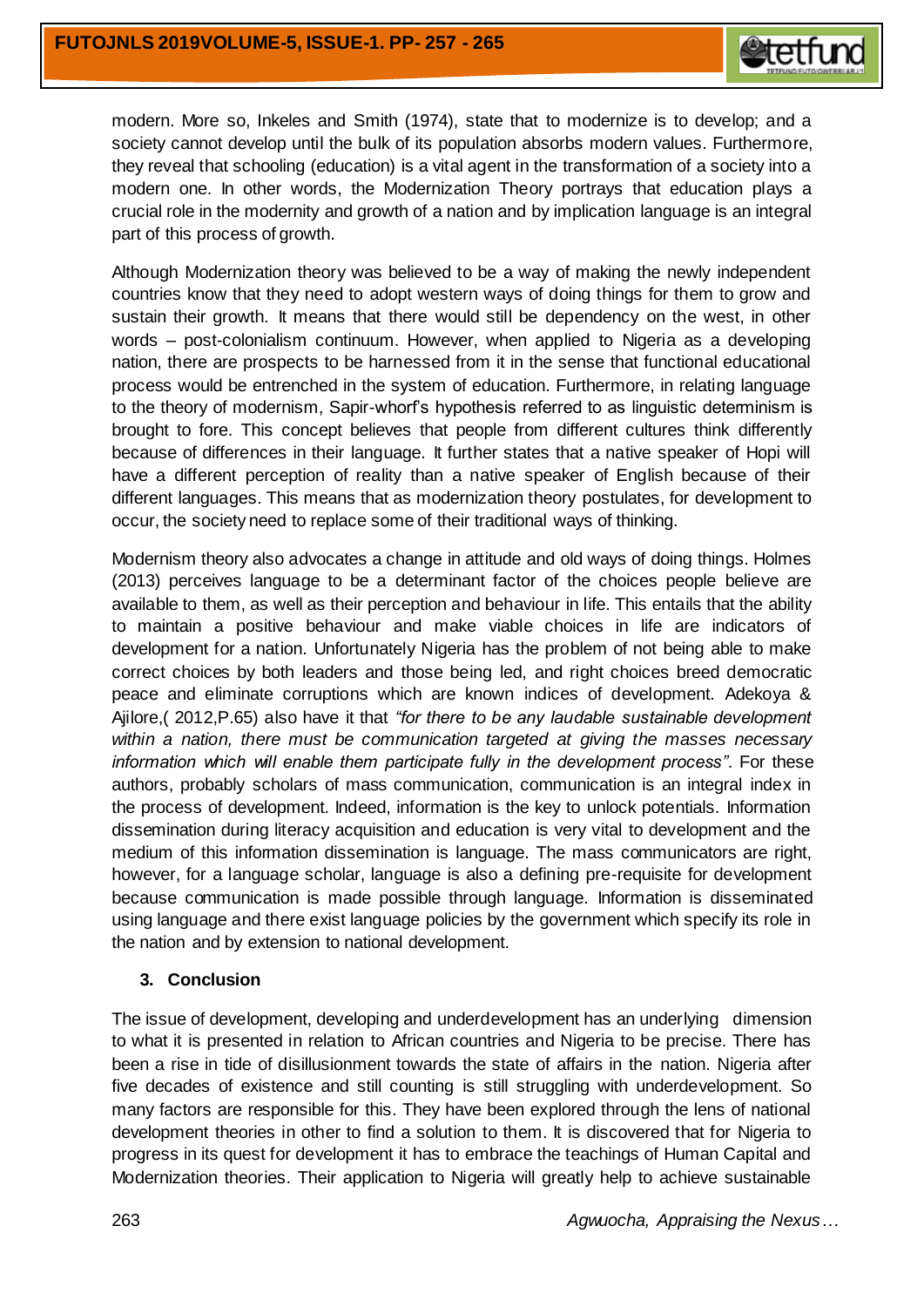

development, for instance, education as a means to an end is the central theme of these theories. Therefore, education for all which also includes the gains of literacy should be honestly pursued. It is also important at this point to state that the process of education and literacy acquisition is achieved using language. And going by this, one can situate the nexus between language, education and national development. With these foregoing, this paper states that education through language and national development are intertwined. Since education is the bedrock of national development just as the Human Capital and Modernization theories encapsulates, language, which is a means to the attainment of education, is indeed very vital in the achievement of modernity, growth and advancement in the nation Nigeria.

## **References**

- Adekoya, H. O. & Ajilore, K. (2012). Empowering national development in Nigeria through appropriate national communication policy. *Kuwait chapter of Arabian Journal of Business and Management Review*, 2(3), 60-71.
- Agbo, S.A. (2015). Myths and realities of higher education as a vehicle for nation building in developing countries: The culture of the university and the new African diaspora. Retrieved from [www.googlesearch.com](http://www.googlesearch.com/)
- Brobbey, P. (2010). Critically discuss the concept of development paying attention to its various dimensions. An assignment submitted for the course SOCI 403- The concept of development. Theories of social development. Department of Sociology. University of Ghana. Retrieved from http/www.academia.edu/466731/the concept of development.
- Elugbe, B.O & Omammor, A.P. (1994).*Nigeria pidgin: Background and prospects.* Ibadan: Heinemann Educational Books.
- Emeh, I. (2012). A Discourse on Andre Gunder Frank's contribution to the theory and study of development and underdevelopment: Its implication on Nigeria's development situation. *Greener Journal of Biological Sciences,* 2(3), 052-065.
- Federal Republic of Nigeria. (1998). *National policy in education.* Lagos: NERDC Press.
- Holmes, J. (2013)*.An introduction to sociolinguistics (4th ed).*England: Pearson Education Limited.
- Howard, J. (2004). *Political development in emerging nations: Is there a third world?* Belmont: Wadsworth Thomas learning Inc.
- Inkeles, A & Smith O.H. (1974) .*Becoming modern – Individual change in six developing countries.* Cambridge: Harvard University Press.
- Lorenzo, G.B. (2011). Development and development paradigms. A (reasoned) review of prevailing visions. Issue Papers of EASYPOL Module 102. Resources for Policy Making. E-ISBN 973-92-5-106875-5. Retrieved from http/www.easypolmodule
- McClelland, D.C. (1961). *The achieving society.* New York: D. Van Nostrand Company.
- Okoh, N (2006). *The challenges of English in Nigeria.* Port-Harcourt: Pear Publishers.
- Osokoya, I.O. (2008*). Contemporary issues in education history and policy in Nigeria. Ibadan: Laurel Education Publishers Ltd.*
- Otagburuagu, E.J. (2007). Literacy and the Nigerian economy in the  $21<sup>st</sup>$  century: Illusions and disillusions.*Journal of Applied Literacy and Reading.* Enugu: PAN-Afric Publishers.  $3, 1 - 10$ .
- Rowstow, W.W. (1990). The stages of economic growth. A non communist manifesto. (3<sup>rd</sup>ed.) New York: Cambridge University Press